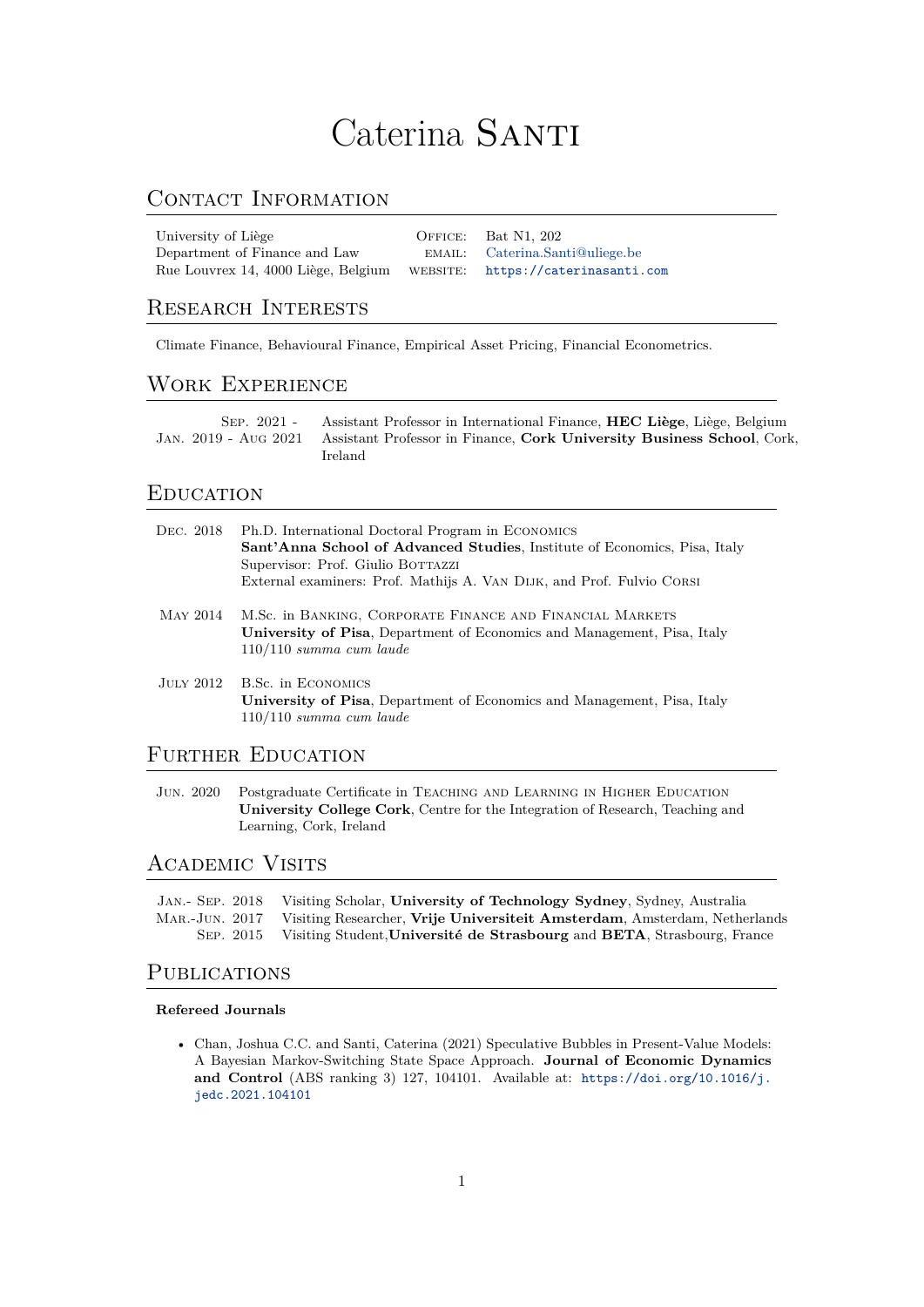- Moretti, Angelo and Santi, Caterina (2020) Commentary to Klingwort, J., and Schnell, R. (2020). Critical Limitations of Digital Epidemiology: Why COVID-19 Apps Are Useless. **Survey Research Methods**, 14(2), 95-101. Available at:[https://doi.org/10.18148/srm/](https://doi.org/10.18148/srm/2020.v14i2.7726) [2020.v14i2.7726](https://doi.org/10.18148/srm/2020.v14i2.7726)
- Santi, Caterina, and Santoleri, Pietro, 2017. Exploring the link between Innovation and Growth in Chilean firms. **Small Business Economics** (ABS ranking 3) 49 (2): 445-467. Available at: <https://doi.org/10.1007/s11187-016-9836-4>

#### **Working Papers**

- Investor Climate Sentiment and Financial Markets. *Under Review*. Available at SSRN: [https://ssrn.com/abstract\\_id=3697581](https://ssrn.com/abstract_id=3697581)
- Exploring Style Herding by Mutual Funds (with Remco C.J. Zwinkels). *Under Review*. Available at SSRN: <https://ssrn.com/abstract=2986059>
- Social Interaction, Stochastic Volatility, and Momentum (with Tony He, Kai Li and Lei Shi). *R&R*. Available at SSRN: <https://ssrn.com/abstract=2916490>
- Carbon Risk Premium and Worries about Climate Change and Energy Disruption (with Angelo Moretti). *Under Review*. Available at SSRN: <https://ssrn.com/abstract=3942738>
- The Need for Reliable and Timely Data to Contrast COVID-19: What Went Wrong? (with Angelo Moretti). Available at SSRN: <https://ssrn.com/abstract=3633827>
- Research Quotient, Optimal R&D and Stock Returns. WRDS Research Paper. Available at SSRN: <https://ssrn.com/abstract=3170754>
- Relative Performance of Mean-Variance, Kelly and Universal Portfolios in the Equity Market (with Giulio Bottazzi).

# Research Grants

• **Royal Irish Academy** - Charlemont Grant. Principal investigator, Awareness towards Climate Change and Financial Markets in European Regions.

# Teaching Experience

**University of Liège**, Department of Finance and Law, Liège, Belgium

- International Finance, MSc in Economics, MSc in Management, MSc in Engineering (I term 2021-2022)
- MARKET FINANCE IN EU, MSc in Engineering (II term 2021-2022)
- Economie monétaire et financière, BSc in Economics (II term 2021-2022)

**University College Cork**, Department of Accounting and Finance, Cork, Ireland

- INTRODUCTION TO VALUATION AND RISK, BSc in Financial Mathematics and Actuarial Science, BSc in Finance and BSc in Accounting (II term 2019-2021)
- Case Studies in Corporate Finance, BSc in Finance (I-II term 2019-2021)
- CORPORATE RESTRUCTURING, MSc in Finance (II term 2019-2021)
- Business Research Skills, MSc in Finance (II term 2019-2020)
- Financial Metrics for Business Performance, MSc in Business Information and Analytic Systems (II term 2018-2019)
- Derivatives Valuation (tutorials), BSc in Finance (II term 2018-2019)

#### **Sant'Anna School of Advanced Studies**, Institute of Economics, Pisa, Italy

• Financial Economics (tutorials), Msc in Economics (I term 2016-2017)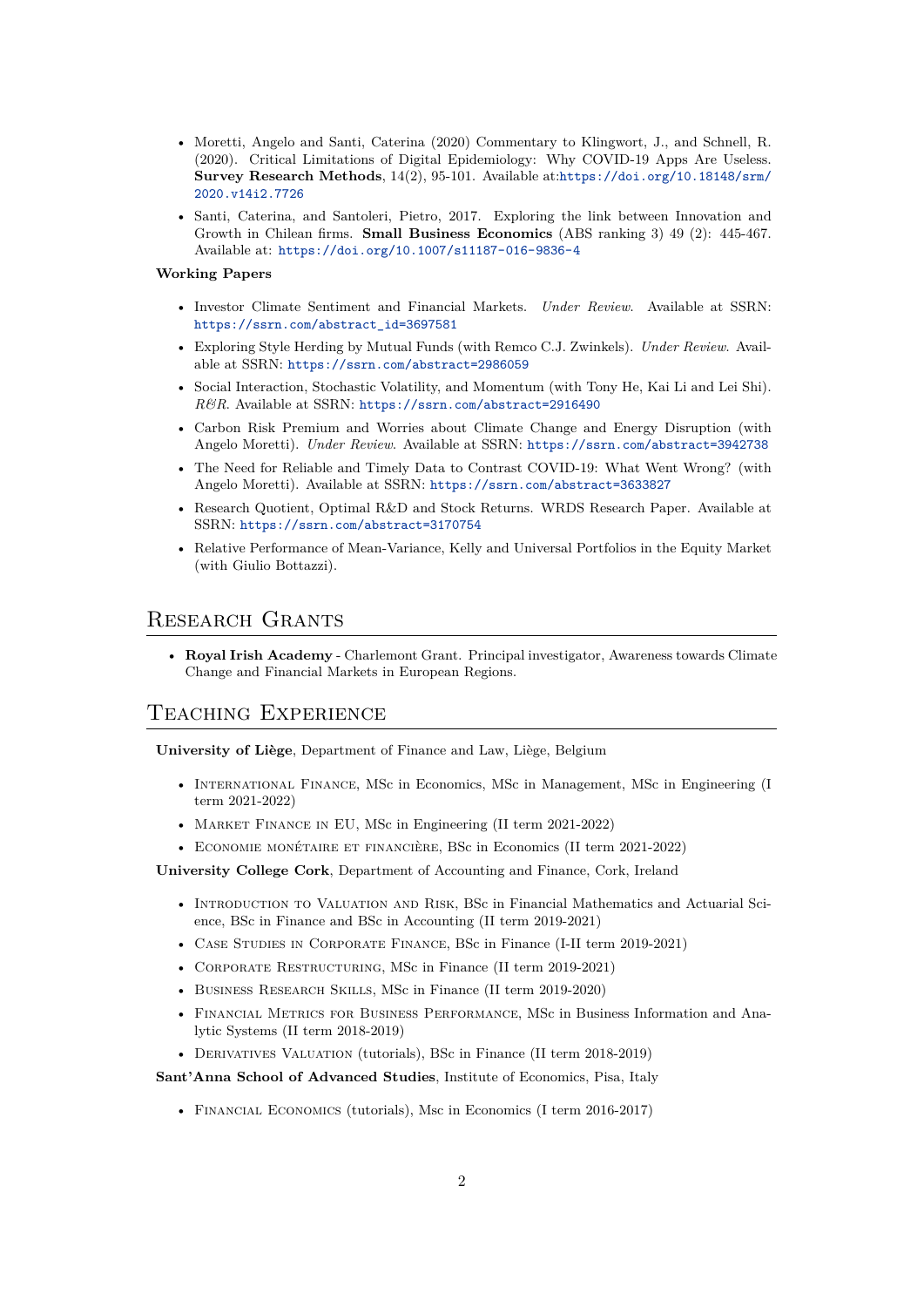**University of Pisa**, Department of Economics and Management, Pisa, Italy

- MATHEMATICS, BSc in Economics (I term 2017-2019)
- MATHEMATICS (tutorials), BSc in Economics (I term 2015-2017)
- Microeconomics (graduate assistant), BSc in Economics (II term 2012-2014)

# Conferences and Seminars

| APR. 2022       | Annual Conference of the Royal Economic Society, University of Warwick, Virtual<br>conference                                                                                                                                           |
|-----------------|-----------------------------------------------------------------------------------------------------------------------------------------------------------------------------------------------------------------------------------------|
| JUN. 2021       | North American Summer Meeting of the Econometric Society, Department of<br>Economics at the Université du Québec à Montréal (UQAM), Virtual conference                                                                                  |
| MAY 2021        | Qatar Centre for Global Banking and Finance Annual Conference 2021, King's<br>College London, Virtual conference                                                                                                                        |
| APR. 2021       | General Assembly of the European Geosciences Union, session: "Economics and<br>Econometrics of Climate Change: evaluating the drivers, socio-economic and de-<br>velopment impacts, and policies of climate change", Virtual conference |
| MAR. 2021       | Southwestern Finance Association 2021 Annual Meeting, Virtual conference                                                                                                                                                                |
| DEC 2020        | Winter School of the Delhi School of Economics and the Econometric Society,<br>Delhi School of Economics, Virtual conference                                                                                                            |
| JUN. 2019       | European Conference of the Financial Management Association, University of<br>Strathclyde, Glasgow, United Kingdom                                                                                                                      |
| <b>MAY 2019</b> | Global Conference in Latin America of the Financial Management Association,<br>Pontificia Universidad Javeriana, Bogota, Colombia                                                                                                       |
| DEC. 2018       | Simposio de Análisis Económico, Universidad Carlos III de Madrid, Madrid, Spain                                                                                                                                                         |
| SEP. 2018       | Research in Behavioral Finance Conference, Vrije Universiteit Amsterdam, Ams-<br>terdam, Netherlands                                                                                                                                    |
| JUN. 2018       | China Meeting of the Econometric Society, Fudan University, Shanghai, China                                                                                                                                                             |
| SEP. 2017       | SIdE-IEA Workshop for PhD students in Econometrics and Empirical Economics,<br>Bank of Italy - S.A.DI.BA, Perugia, Italy                                                                                                                |
| <b>MAY 2017</b> | PhD Finance Seminar, Tinbergen Institute, Amsterdam, Netherlands                                                                                                                                                                        |
| JAN. 2017       | Italian Congress of Econometrics and Empirical Economics, Università degli studi<br>di Messina, Messina, Italy                                                                                                                          |
| SEP. 2016       | Research in Behavioral Finance Conference, Vrije Universiteit Amsterdam, Ams-<br>terdam, Netherlands                                                                                                                                    |
| JUN. 2016       | Workshop on the Economic Science with Heterogeneous Interacting Agents, Uni-<br>versitat Jaume I, Castelló de la Plana, Spain                                                                                                           |
| JAN. 2016       | PhD Workshop in Economics of Innovation, Complexity and Knowledge, Collegio<br>Carlo Alberto, Turin, Italy                                                                                                                              |
|                 |                                                                                                                                                                                                                                         |